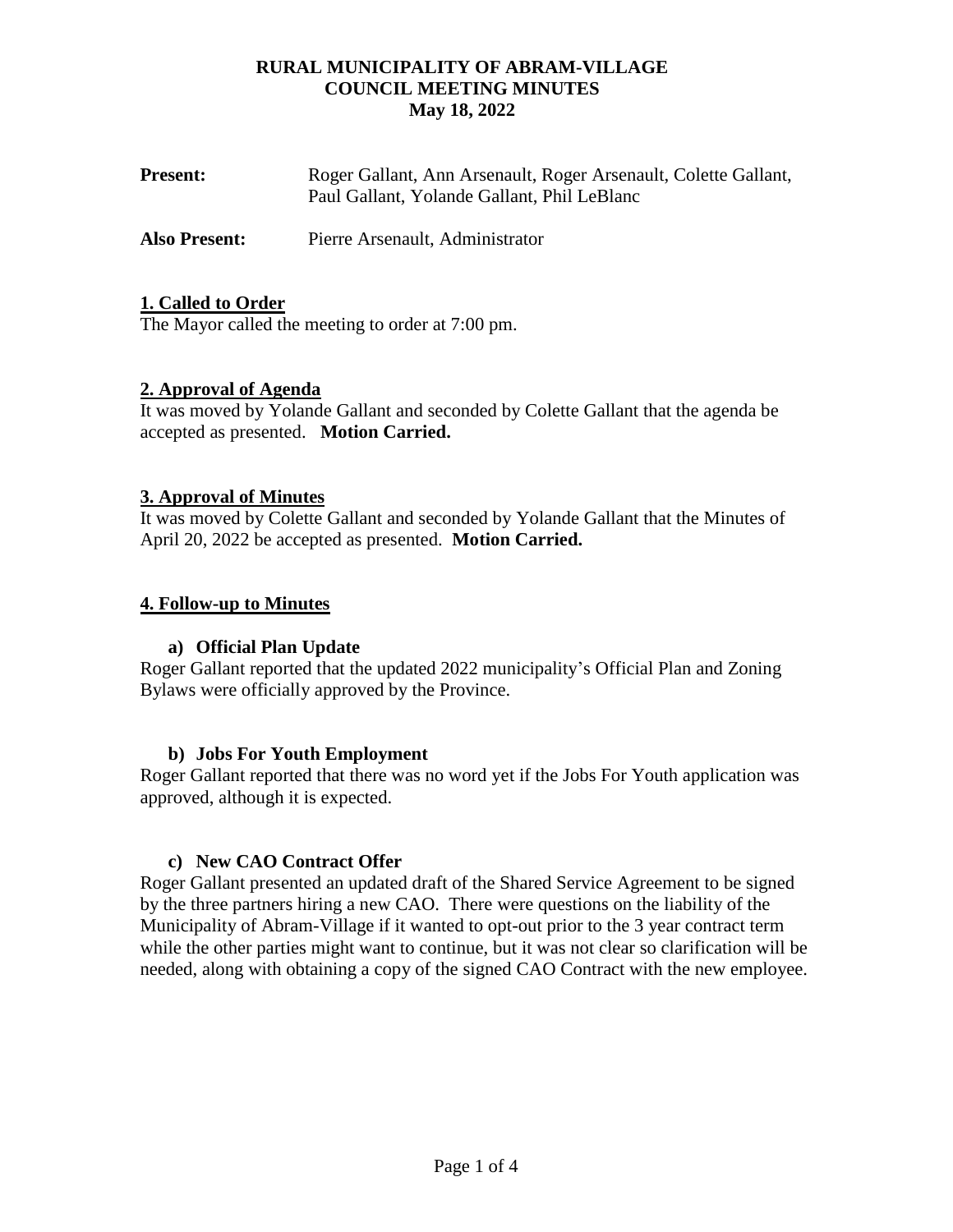#### **d) Club 50 Rental Space**

Roger Gallant reported that the Club 50 rental space to the Music Group was still being used during the daytime. It was previously explained that someone had been given permission by the group to use the facilities during the day, but that they would no longer do so. It was discussed that the original terms of the contract was to allow 3 evenings per week for the musical group members to use the facilities for personal purposes at the rate of \$200 per week, plus HST. As the original rental contract was expired and the terms were now not being adhered to, a new 6 month contract is to be prepared with the original conditions restored and have an option included for additional rental charges in the event of using the rented facilities during the day.

# **5. Financial Update**

Nothing extraordinary to report and no new Development Permits issued since last meeting. It was also reported that the accounting files and records were nearly ready to be sent to the auditor for the Year-End.

# **6. New Business / Other**

# **a) Sidewalk Water Run-Off**

Roger Gallant reported that he met with Roger Arsenault and 2 individuals from the Province regarding the problem of water run-off from the Cannontown Road unto Rte 11 along the new sidewalks. There was a discussion on a few improvements that could be done to hopefully address the issue better. The Province indicated they did not want to pave between the sidewalk and road, as it would give the appearance of an enlarged road.

#### **b) Sewer Utility Lift Station Pumps**

Roger Gallant reported that there were problems with repairing some lift station pumps that were now not being serviced due to being obsolete, despite being new in 2007. The Sewer Utility Operator were recommending to purchase new pump housings to be able to refurbish some. The 3 lift stations each have 2 pumps, and unfortunately the 3 lift stations all used different pumps. The Sewer Utility Operator would like to meet with some Councilors to explain the requirements further, as there should be at least 1 spare pump available for each lift stations in the future.

#### **c) Sewer Utility Dues From Rink**

Roger Gallant reported that the sewer dues were increased for the Evangeline Rink from \$1,200 to \$2,400 for this year. He explained that when the new rink was rebuilt over 10 years ago, the municipality had agreed to not raise the sewer dues to reflect the increased units for a period of 10 years. That period has now ended, so the rink was now billed at an annual rate of \$2,400.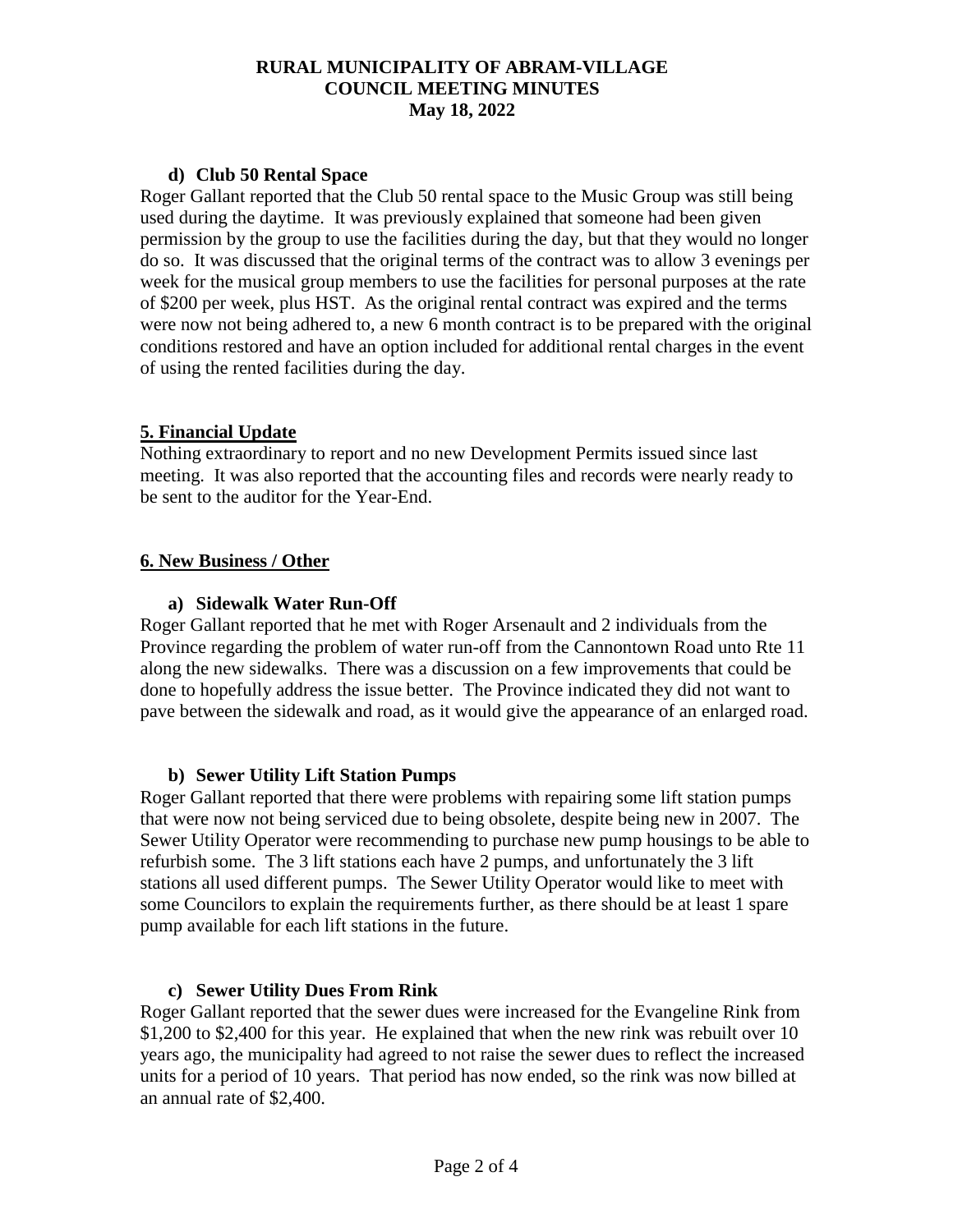#### **d) Other**

Roger Gallant reported that a letter was received asking for financial support to the Acadian Festival. A donation of \$100 is to be given according to previous years practice.

Roger Gallant reported that an interior designer went to take a look at sprucing-up the Club 50 entrance. She recommended installing pot lights, new paint, and new stair treads.

Ann Arsenault reported on a problem with a culvert that apparently the school was going to get fixed.

Colette Gallant asked if there was an update on the FPEIM annual meeting and Roger Gallant reported there was nothing significant or new discussed there with implications for Abram-Village.

Phil LeBlanc reported that a picnic table at the Park was broken and needed to be hauledaway.

Paul Gallant asked for an update on the sidewalk crossing lights installation near the school, which was not installed yet. It was reported the preparation work was done last year, so they must be ready to install the lights this summer.

Roger Arsenault reported on some Park issues that should be addressed, with the installation of the Climbing Wall that should be done this year.

Yolande Gallant reported that the extra street light on Wendell Gallant Road was installed.

#### **7. Correspondence**

#### **a) PEI Privacy Office**

An E-Mail was received on May  $11<sup>th</sup>$  from James Hatton on a Freedom of Information Request to release the 2018-22 Tax Assessments for Abram-Village.